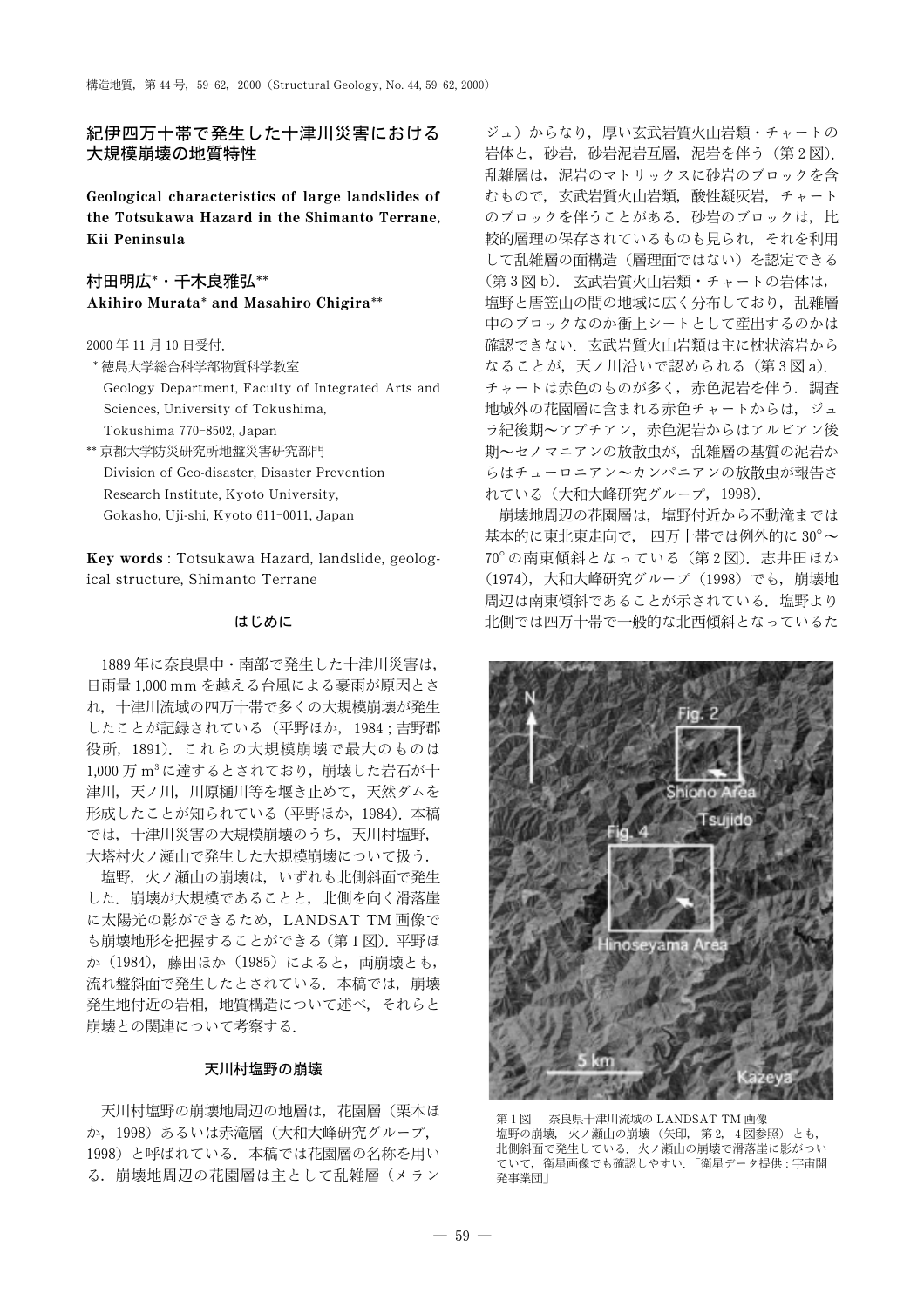

第2図 塩野の崩壊付近の地質図 平野ほか (1984) による地すべりの境界線が示されている.

め、塩野付近に背斜構造の存在が推定される。南東傾 斜の部分が南方へどこまで広がるかについては、衝上 断層の存在が推定されていることもあり(大和大峰研 究グループ, 1998), よく分かっていない.

崩壊は唐笠山の北側斜面で発生しており、天ノ川流 域に分布する地層を見ると、崩壊地では厚い玄武岩質 火山岩類・チャートと乱雑層が露出していたものと推 察される。天ノ川流域では乱雑層の面構造は南東傾斜 であることが確認され (第3図b),実際に崩壊地下部 西側の側面の滑落崖で女武岩質火山岩類・チャートは 南東傾斜であることが確かめられた (第2図). 塩野の 崩壊は、平野ほか (1984), 藤田ほか (1985) では流れ 盤で発生したとされたが、以上のことから判断する と、実際には受け盤で発生したと考えられる(第2 図).

#### 大塔村火ノ瀬山の崩壊

火ノ瀬山の崩壊地周辺の地層は、美山層 (栗本ほか, 1998) あるいは宇井層 (大和大峰研究グループ, 1998) と呼ばれている。本稿では美山層の名称を用いる。崩 壊地周辺の美山層は主として厚い砂岩、砂岩泥岩互層 からなり、乱雑層・泥岩を伴う (第4図). 砂岩・砂岩 泥岩互層と、乱雑層・泥岩は交互に分布していること から、同一層準の地層が北西傾斜の衝上断層で繰り返 し露出している可能性がある。砂岩は塊状であること が多く、長石質である、乱雑層は、塩野付近のものと 同様に砂岩ブロックと泥岩基質からなり、玄武岩質火 山岩類・チャート・珪質泥岩のブロックを伴う (第5 図a). 乱雑層中の砂岩ブロックには、デュープレック ス様の構造が見られることがあり (第5図b), 南東側 に向かう衝上運動で形成されたことが分かる。玄武岩



塩野の崩壊付近の露頭写真 第3図 a: 枕状溶岩. 塩野南方の天ノ川河床. b: 乱雑層. この露頭のはるか左上方で崩壊が発生した. 乱雑 層の面構造は左側 (山側, 南東側) に傾斜している. やや白 色のブロックは砂岩. 露頭の幅約5m. 塩野南方の天ノ川河 床

質火山岩類は主に枕状溶岩からなる. チャートは赤色 チャートが多く、赤色泥岩を伴う、調査地域内外の美 山層の乱雑層に含まれるブロック状のチャートから は、ジュラ紀中期~アプチアンの放散虫が、赤色泥岩 からはアプチアン~セノマニアンの放散虫が報告され ている。また、泥岩に含まれる放散虫はセノマニアン が主であり、一部、チューロニアン~サントニアンの 部分を含むとされている(大和大峰研究グループ, 1998)

火ノ瀬山の崩壊では、現在でも滑落崖に岩石が露出 している(第5図c) 滑落崖のうち向かって左下部の 部分には、砂岩および砂岩泥岩互層が分布している (第5図d). 滑落崖上部までは観察していないが、赤 谷付近の川原樋川流域や長殿付近の十津川流域での観 察から、崩壊したのは砂岩および砂岩泥岩互層が主で あり、一部に乱雑層、泥岩が含まれると推察される。

火ノ瀬山の崩壊は、火ノ瀬山の北西側斜面に位置し ており、地層が北西傾斜であることから、流れ盤で発 生した可能性が指摘されている (平野ほか, 1984:藤 田ほか, 1985). しかしながら、崩壊地周辺の砂岩泥岩 互層の層理面や乱雑層の面構造は、 東北東走向で 40°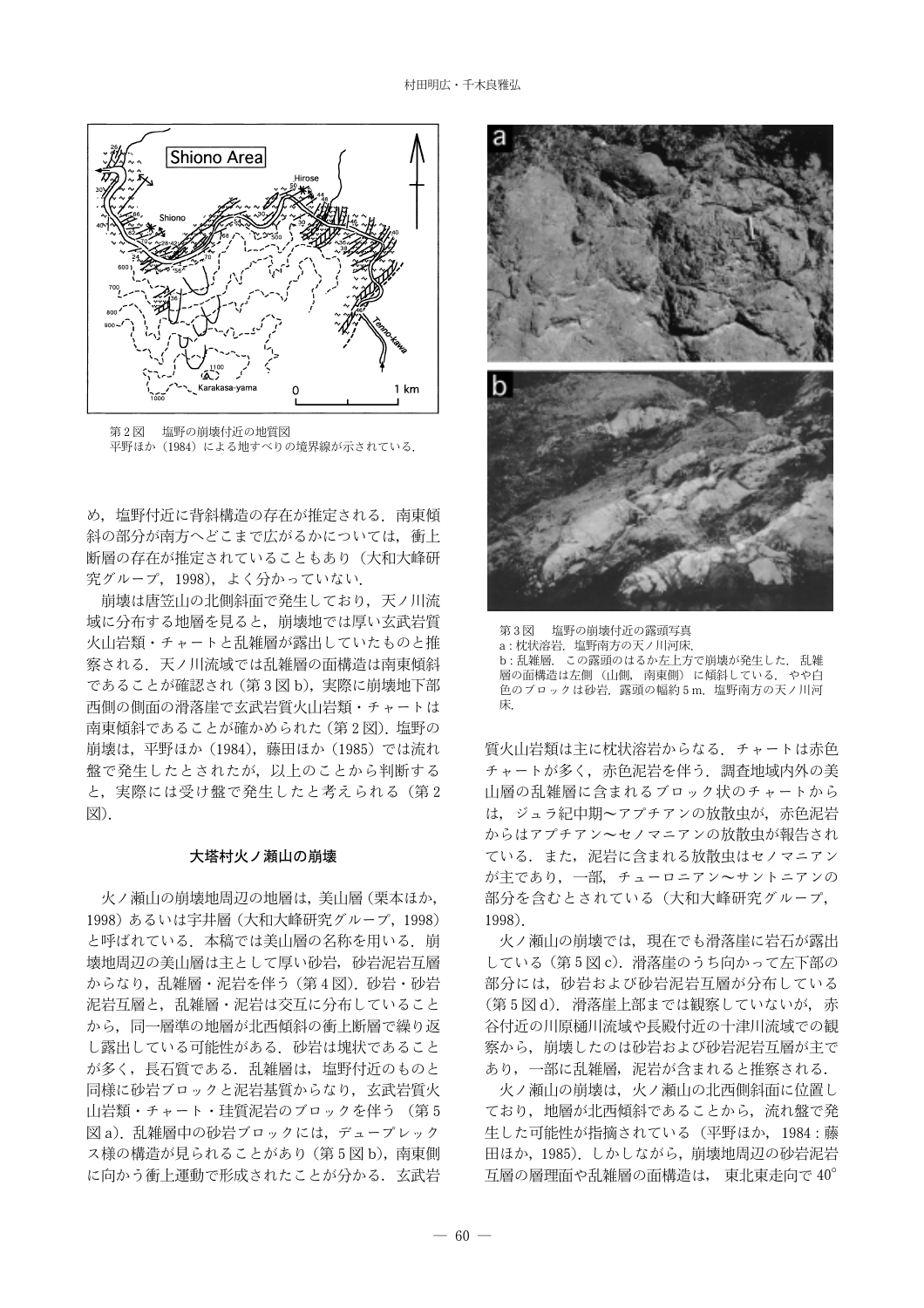

火ノ瀬山の崩壊付近の地質図 第4図 平野ほか (1984) による地すべりの境界線が示されている.



50日 - ハン碗山の海索内辺の路頭→共<br>(a)乱雑層.チャートブロックが含まれる.十津川と川原樋川の合流点.(b)乱雑層.中央の砂岩ブロックはデュープレックス<br>様の短縮変形を受けている.十津川と川原樋川の合流点.(c)火ノ瀬山の崩壊の滑落崖.滑落崖は砂岩を主とするが,乱雑層・泥<br>岩も分布すると思われる.(d)崩壊地内の砂岩.第5図cの左下部(矢印)の滑落崖.